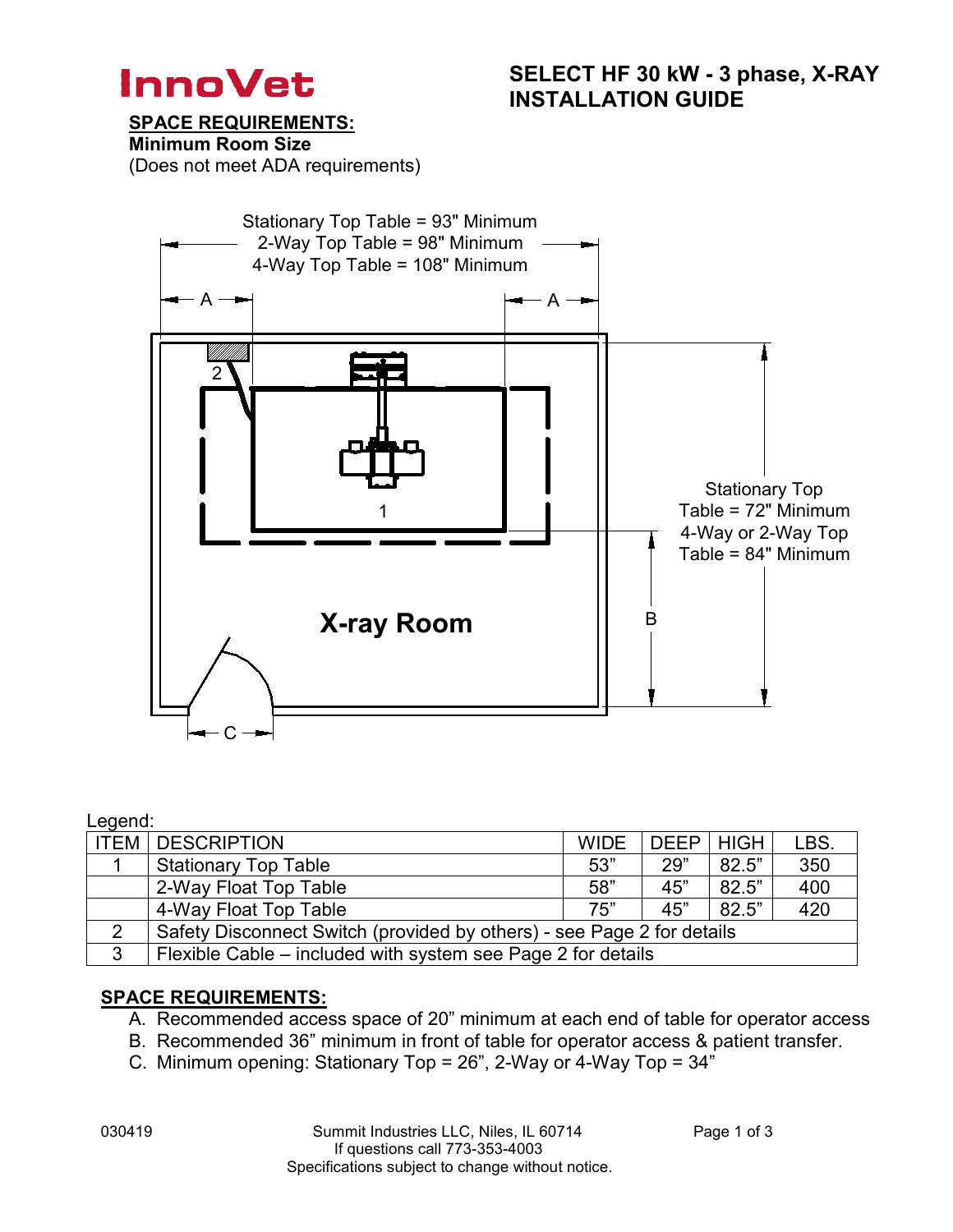

## ELECTRICAL REQUIREMENTS:

## *X-ray Generator:*

a) Requires 3 Phase, four wire service. COPPER wire only.

- b) Requires a surface mounted Safety Disconnect Switch as follows:
	- 1) adequate capacity (see requirements below) to serve as a disconnecting means for the Generator Power Module, and clearly marked.
	- 2) appropriate fuses or circuit breaker.
	- 3) requires a true earth grounding wire going back to the main panel.
	- 4) mounted as shown in above diagram.
	- 5) 1" cable clamp at bottom with empty #6 ground lug.
	- 6) permanent electrical service is on.

| If available 3<br>phase Line<br>Voltage is: | Required minimum rating*<br>of over-current protection &<br><b>Safety Disconnect Switch</b> | <b>Requires</b><br><b>Generator modification Part #</b> |
|---------------------------------------------|---------------------------------------------------------------------------------------------|---------------------------------------------------------|
| 208-230 VAC                                 | 70 Amps                                                                                     | 08168-002                                               |
| 230-240 VAC                                 | 60 Amps                                                                                     | n/a                                                     |
| 380-480 VAC                                 | 35 Amps                                                                                     | 08168-003                                               |

\* Minimum rating for full 30kW x-ray output. If the available Amps are less than required, the x-ray generator may work, however the x-ray output will be less than the full 30kW output.